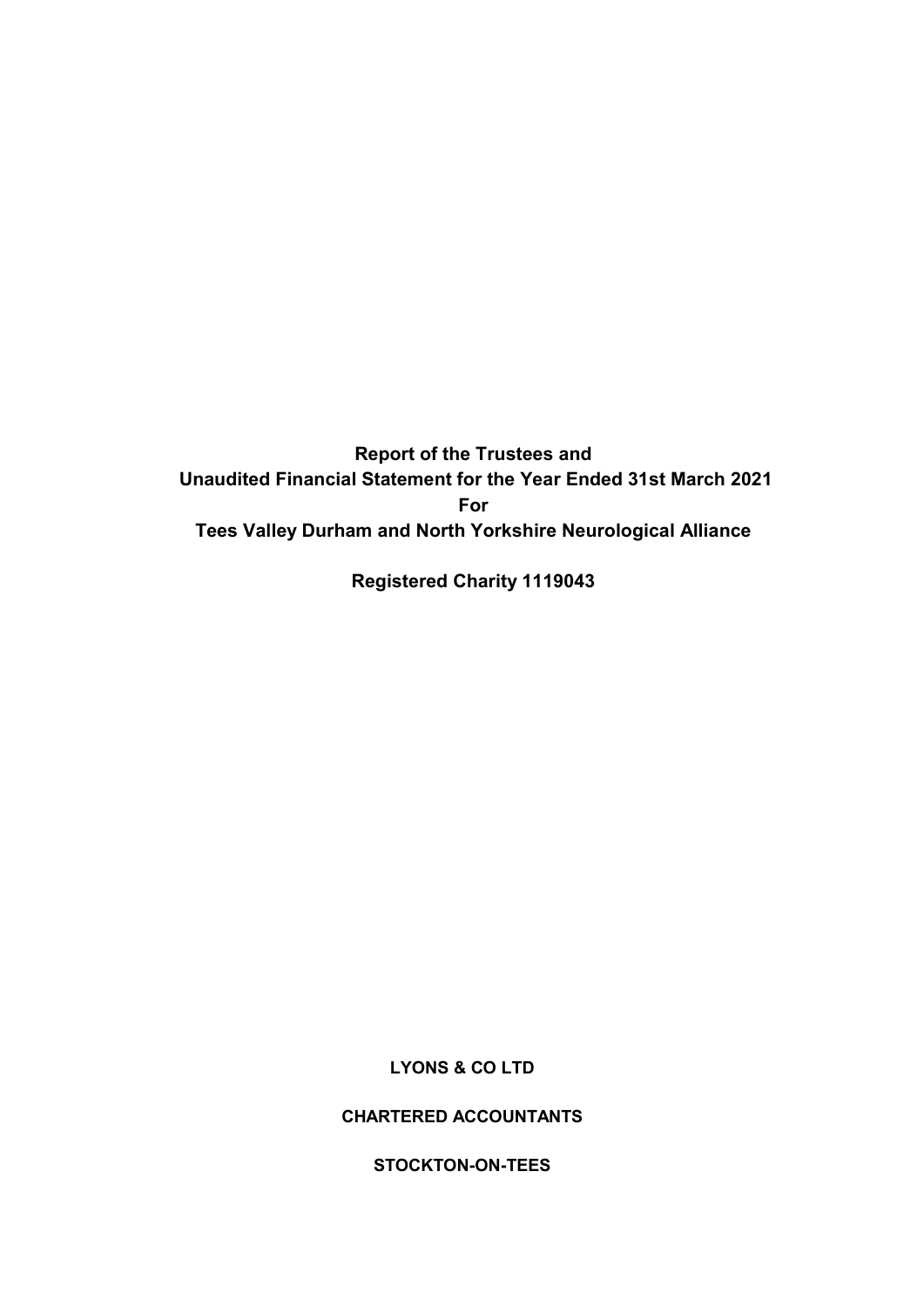# Tees Valley Durham and North Yorkshire Neurological Alliance

# Contents of the Financial Statement For the Year Ended 31st March 2021

|                                            | Page         |
|--------------------------------------------|--------------|
| <b>Reference and administration</b>        | $\mathbf{2}$ |
| <b>Report of the Trustees</b>              | 3            |
| <b>Accountants Report</b>                  | 4            |
| <b>Balance Sheet</b>                       | 5            |
| Detailed statement of financial activities | 6            |
| <b>Notes to the accounts</b>               | 7            |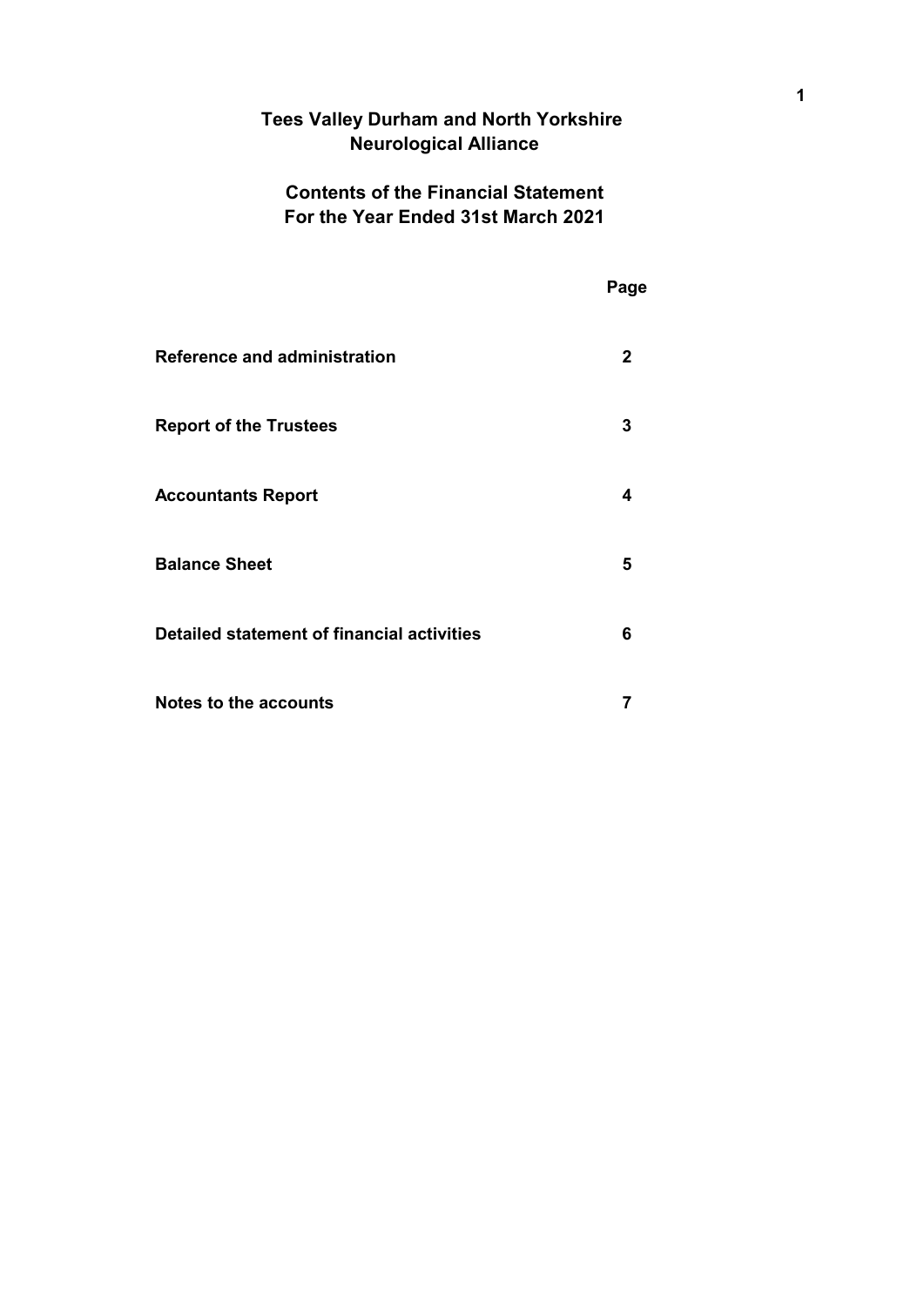# Tees Valley Durham and North Yorkshire Neurological Alliance Report of the Trustees For the year ended 31st March 2021

### REFERENCE AND ADMINISTRATIVE DETAILS

Registered Charity number 1119043

# Principal Address

Acklam Green Centre Stainsby Road Middlesbrough TS5 4JS

### **Trustees**

| Verona Butler            |                   |
|--------------------------|-------------------|
| Eric Charlton            | <b>Vice Chair</b> |
| <b>Christine Harling</b> |                   |
| Giles Hudson             |                   |
| Stephanie Kilinç         |                   |
| <b>Andrew Lewis</b>      |                   |
| David Mudd               | Chairman          |
| Diane Williams           |                   |
| Gordon Williams          |                   |

# STRUCTURE GOVERNANCE AND MANAGEMENT

### Governing Document

The Charity is governed by its governing document, a deed of Trust and constitutes an unincorporated charity.

# RISK MANAGEMENT

The Trustees have a duty to identify and assess the risks to which the charity is exposed and to ensure appropriate controls are in place to provide reasonable assurance against fraud and error.

### OBJECTIVES AND ACTIVITIES

Aims of the Charity are;

- 1. To create and sustain an environment where no one will face a neurological condition alone
- 2. To create and sustain an environment where people with neurological conditions can engage as equal partners and make their views known
- 3. To be a leading creditable channel of communication, influence and support between people with neurological conditions, commissioners and service providers
- 4. To be a collaborative partnership to improve local services for people affected by neurological conditions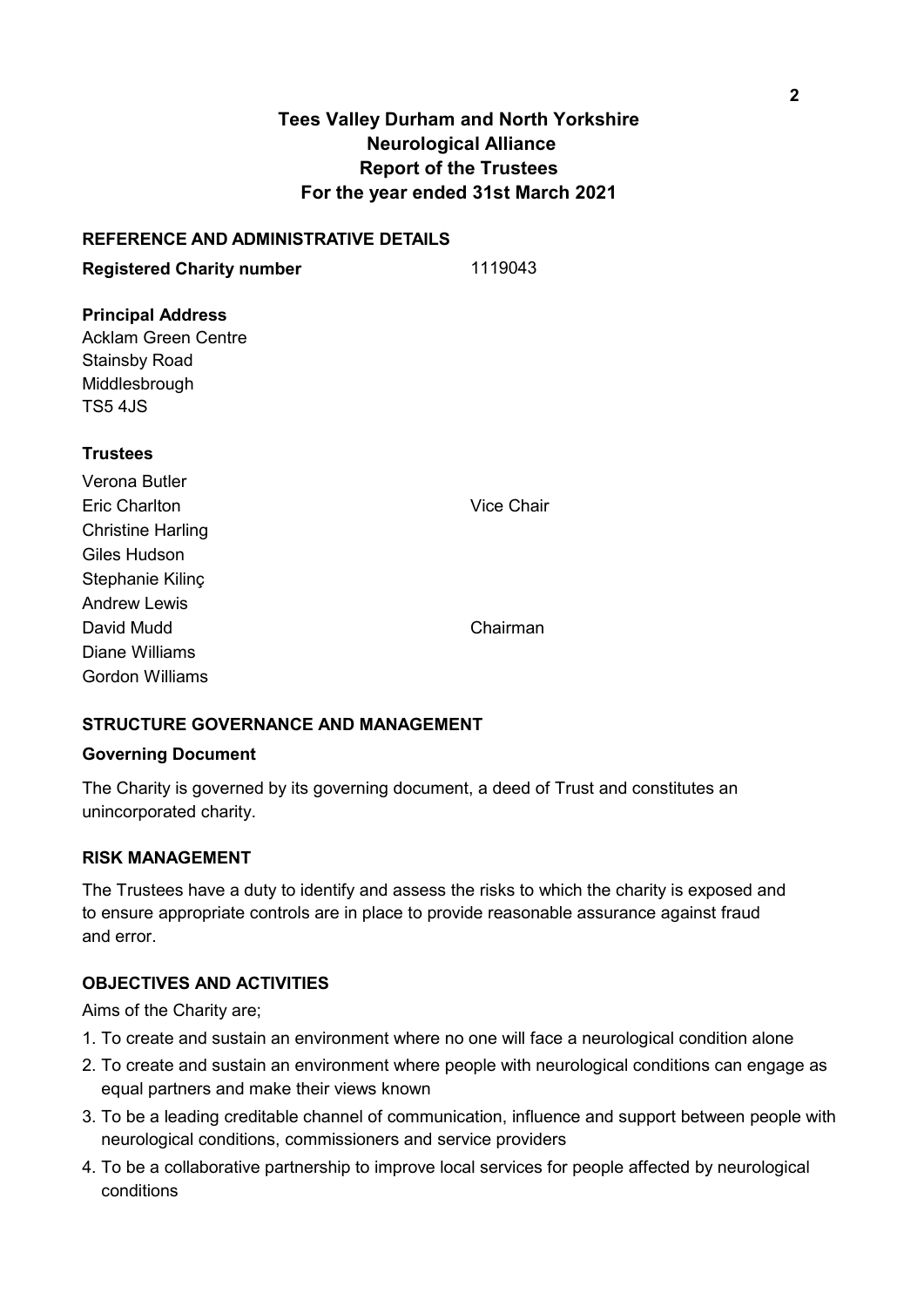## Tees Valley Durham and North Yorkshire Neurological Alliance Report of the Trustees For the year ended 31st March 2021

#### OBJECTIVES AND ACTIVITIES

To sustain a comprehensive blend of income sources from fees, donations, grants and sponsorship to deliver information, advocacy, education programme and peer support.

#### ACHIEVEMENT AND PERFORMANCE

We have doubled income on 2019-20 and improved the Head of Operations salary to ensure the survival of our beneficiaries during the Covid-19 pandemic. We have been recognised as a Disabled Persons Organisation (DPO) through a grant, but regular donations from collection boxes, events and fees from the education programme at Teesside University have been dramatically impacted by the lockdown. We have sustained our obligation to the support needs of our beneficiaries with regular bulletins, problem-solving through 'guarantee of disability' letters for external agencies and hidden disability visors and lanyards and moved peer support on-line. We were exceptionally pleased to receive a thank you for our incredible support and service during the early months of the pandemic from her Majesty's County Durham Lord Lieutenant, Mrs Sue Snowdon.

From lobbying about strategic inclusion of the neurological client group in the formation of the Integrated Care Systems (ICS), we are now collaborating on the mental health needs of the client group and our Open Door series of resources is recognised and included on the new ICS website. We contributed to the Youth Justice System consultation on neuro-diversity and continue to advocate for the neuro-diverse client group, particularly Foetal Alcohol Spectrum Disorder. Demand for our advocacy service continues to rise, particularly for support during Personal Independence Payment application, review or appeal processes.

We had good representation at Durham, Teesside and Sunderland Universities for our lived experience sessions to over 450 students prior to the pandemic, but have delivered an on-line programme during lockdown.

We are indebted to our volunteers who have engaged with on-line training to improve delivery of peer support and achieve our objectives in the past challenging 12 months.

Thank you to all our stakeholders who have supported this very determined Charity.

#### On behalf of the Trustee Board;

Mr D Mudd - Chair of Trustees

24 February 2022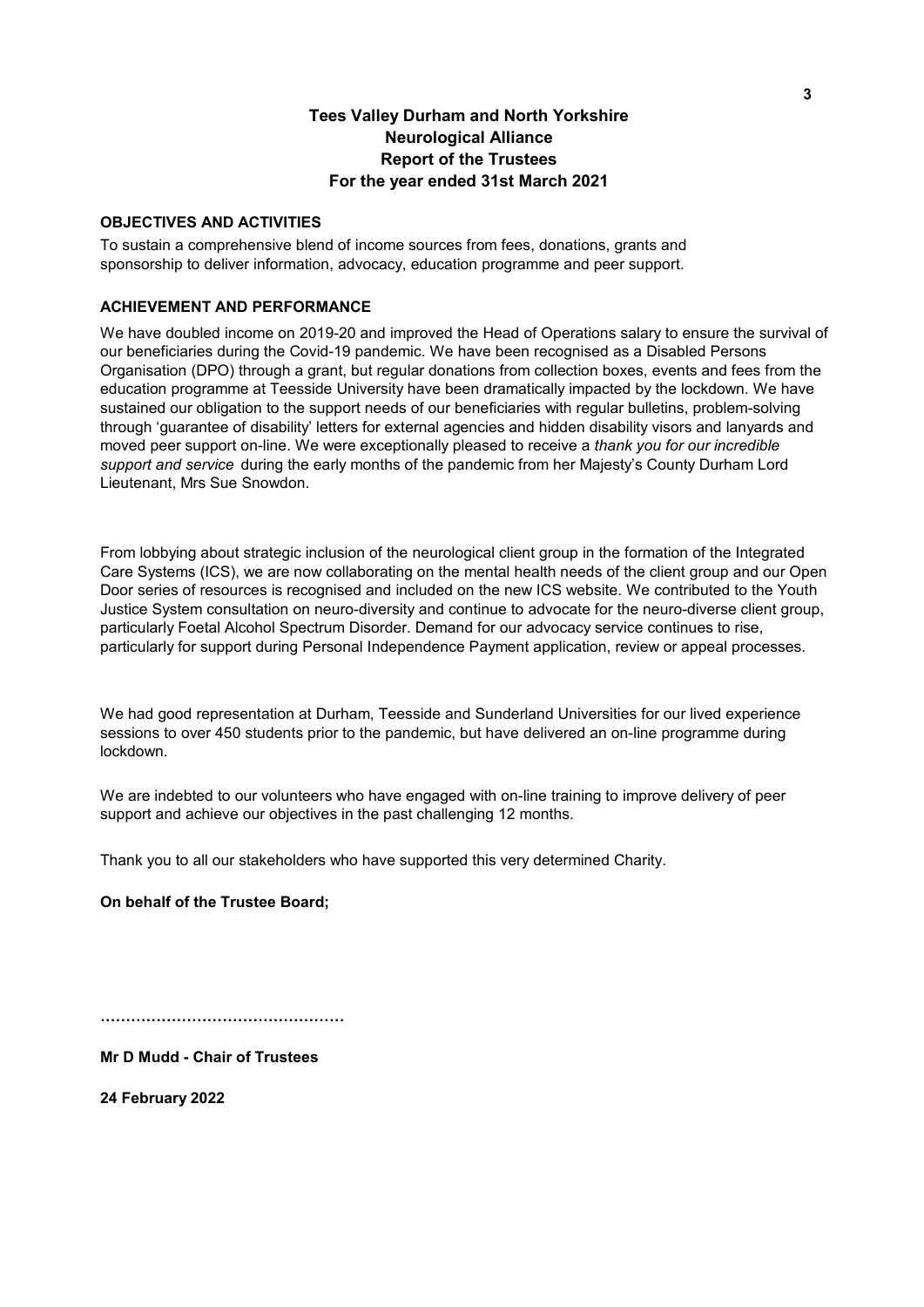# INDEPENDENT EXAMINERS REPORT TO THE TRUSTEES ON THE UNAUDITED FINANCIAL STATEMENTS OF Tees Valley Durham and North Yorkshire Neurological Alliance FOR THE YEAR ENDED 31 MARCH 2021

We report on the accounts for the year ended 31 March 2021 set out on pages four to seven.

## Respective responsibilities of trustees and examiner

The charity's trustees are responsible for the preparation of the accounts. The charity's trustees consider that an audit is not required for this year (under Section 144(2) of the Charities Act 2011 (the 2011 Act) and that an independent examination is required.

Having satisfied ourselves that the charity is not subject to audit under company law and is eligible for independent examination, it is our responsibility to:

- examine the accounts under Section 145 of the 2011 Act
- to follow the procedures laid down in the General Directions given by the Charity Commission (under Section 145 (5)(b) of the 2011 Act): and
- to state whether particular matters have come to our attention.

## Basis of the independent examiner's report

Our examination was carried out in accordance with the General Directions given by the Charity Commission. An examination includes a review of the accounting records kept by the charity and a comparison of the accounts presented with those records. It also includes consideration of any unusual items or disclosures in the accounts, and seeking explanations from you as trustees concerning any such matters. The procedures undertaken do not provide all the evidence that would be required in an audit, and consequently no opinion is given as to whether the accounts present a 'true and fair view' and the report is limited to those matters set out in the statement below.

### Independent examiner's statement

In connection with our examination, no material matters have come to our attention which gives us cause to believe that in, any material respect:

- the accounting records were not kept in accordance with section 130 of the Charities Act; or
- the accounts did not accord with the accounting records; or
- the accounts did not comply with the applicable requirements concerning the form and content of accounts set out in the Charities (Accounts and Reports) Regulations 2008 other than any requirement that the accounts give a 'true and fair' view which is not a matter considered as part of an independent examination.

We have come across no other matters in connection with the examination to which attention should be drawn in this report in order to enable a proper understanding of the accounts to be reached.

Lyons & Co Ltd 23 Yarm Road Stockton-on-Tees TS18 3NJ

### 24 February 2022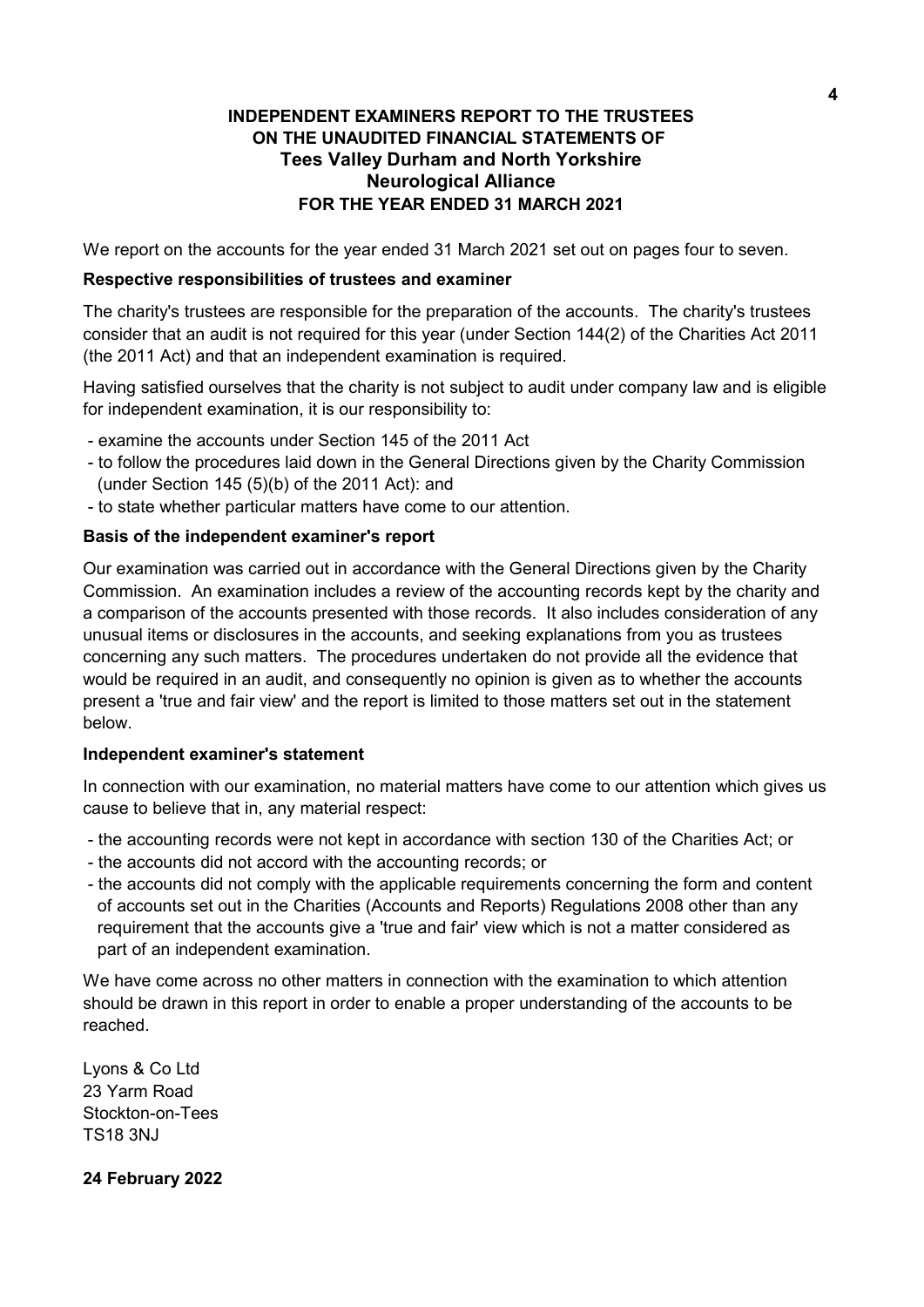#### Tees Valley Durham and North Yorkshire Neurological Alliance

# BALANCE SHEET AS AT 31 MARCH 2021

|                                                          | <b>Notes</b> | 2021<br>£<br><b>Unrestricted</b> | 2020<br>£<br><b>Unrestricted</b> |
|----------------------------------------------------------|--------------|----------------------------------|----------------------------------|
| <b>Current assets</b>                                    |              |                                  |                                  |
| Cash and bank                                            |              | 12,272                           | 1,529                            |
|                                                          |              | 12,272                           | 1,529                            |
| <b>Creditors: amounts falling due</b><br>within one year |              | (780)                            |                                  |
| Net assets                                               |              | 11,492                           | 1,529                            |
| <b>Funds</b>                                             |              |                                  |                                  |
| Balance brought forward<br>Surplus for year              | 6            | 1,529<br>9,963                   | 1,529                            |
| <b>Total funds</b>                                       |              | 11,492                           | 1,529                            |

The financial statements were approved by the Board of Trustees on 24 February 2022 and were signed on its behalf by:

Mr D Mudd Chair of Trustees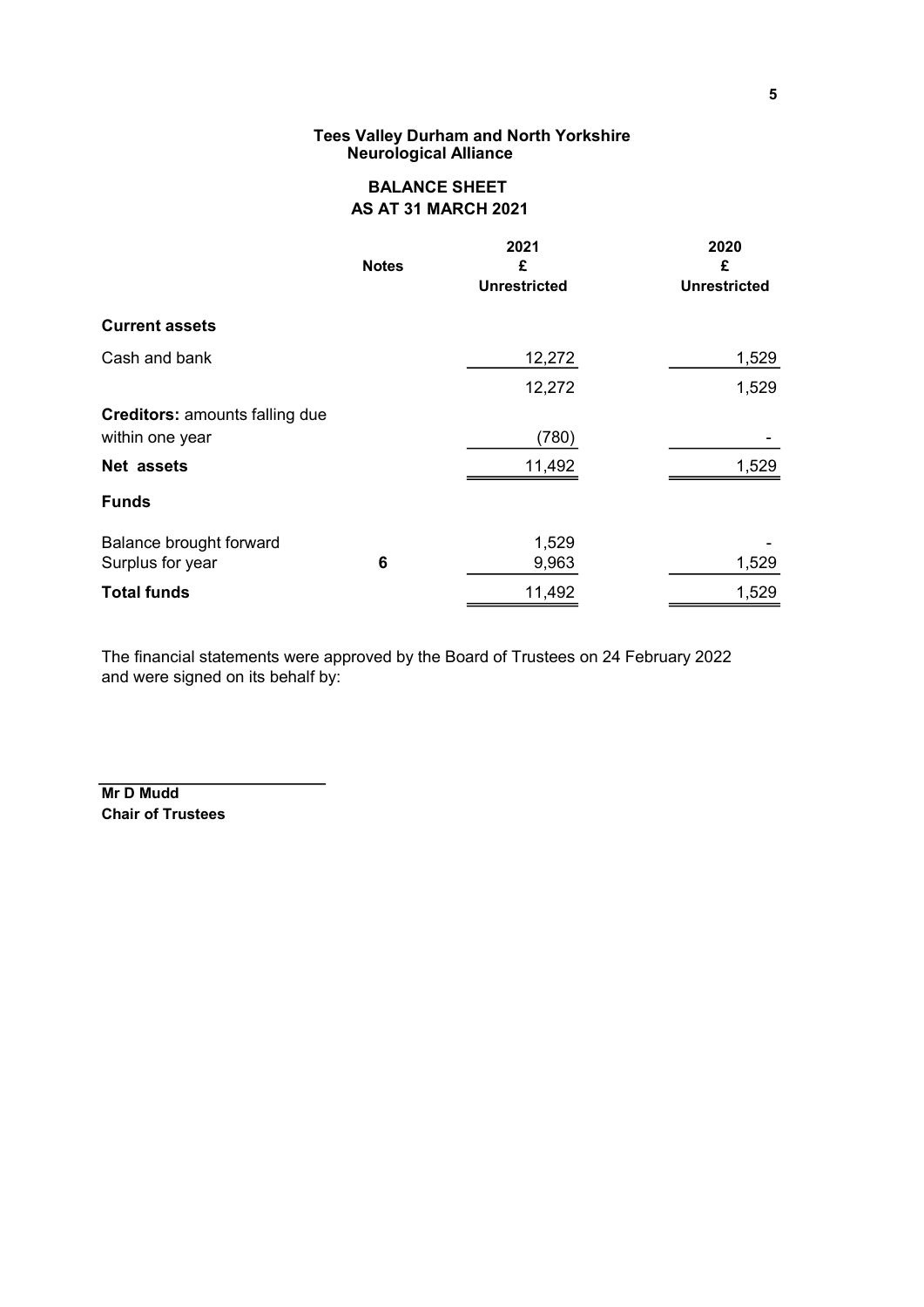# Tees Valley Durham and North Yorkshire Neurological Alliance Detailed statement of Financial Activities For the year ended 31st March 2021

|                                          | <b>Restricted</b><br>£ | <b>Unrestricted</b><br>£ | 2021<br>£ | 2020<br>£ |
|------------------------------------------|------------------------|--------------------------|-----------|-----------|
| <b>Incoming Resources</b>                |                        |                          |           |           |
| <b>Voluntary Income</b>                  |                        | 11,181                   | 11,181    | 3,717     |
| Contributions                            | 14,750                 | 500                      | 15,250    | 11,103    |
| Hmrc grant                               |                        | 9,400                    | 9,400     |           |
| Membership subscriptions                 |                        | 300                      | 300       | 430       |
| Fees                                     |                        | 380                      | 380       | 1,080     |
| <b>Total incoming resources</b>          | 14,750                 | 21,761                   | 36,511    | 16,330    |
| <b>Resources Expended</b>                |                        |                          |           |           |
| Wages                                    | 13,785                 | 8,837                    | 22,622    | 10,950    |
| <b>Administration costs</b>              |                        | 674                      | 674       | 1,789     |
| (Volunteer and Work from home allowance) |                        |                          |           |           |
|                                          | 13,785                 | 9,511                    | 23,296    | 12,739    |
| Other resources expended                 |                        |                          |           |           |
| <b>Travelling expenses</b>               |                        | 68                       | 68        | 1,126     |
| Office consumables, IT, telephone, DBS   | 365                    | 200                      | 565       | 494       |
| Publications                             |                        | 849                      | 849       | 780       |
| Membership fees (digital fundraising)    |                        |                          |           | 72        |
| Room hire                                | 600                    | 260                      | 860       | 350       |
| Website costs                            |                        | 130                      | 130       | 450       |
| Insurance                                |                        |                          |           | 319       |
| Accountancy                              |                        | 780                      | 780       |           |
|                                          | 965                    | 2,287                    | 3,252     | 3,591     |
| <b>Total resources expended</b>          | 14,750                 | 11,798                   | 26,548    | 16,330    |
| <b>Surplus Funds</b>                     |                        | 9,963                    | 9,963     |           |